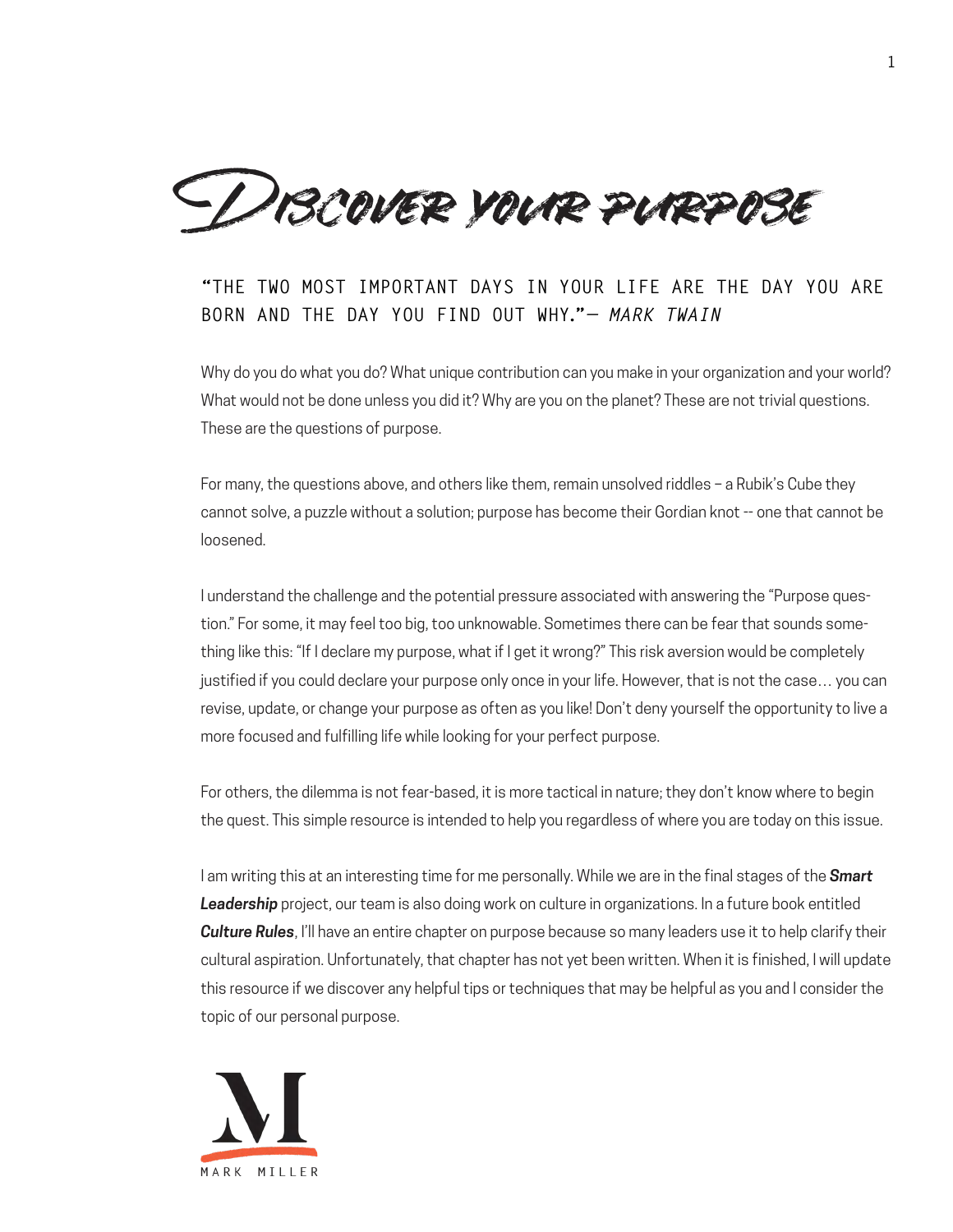For now, I want to draw your attention back to some of the core questions I raised in *Smart Leadership*. They are a great starting point as you seek to create the first, or next draft, of your purpose.

• What would you pursue if you had no fear of failure?

• What would you attempt if your success was ensured?

• If income were of no concern, what would you do and why?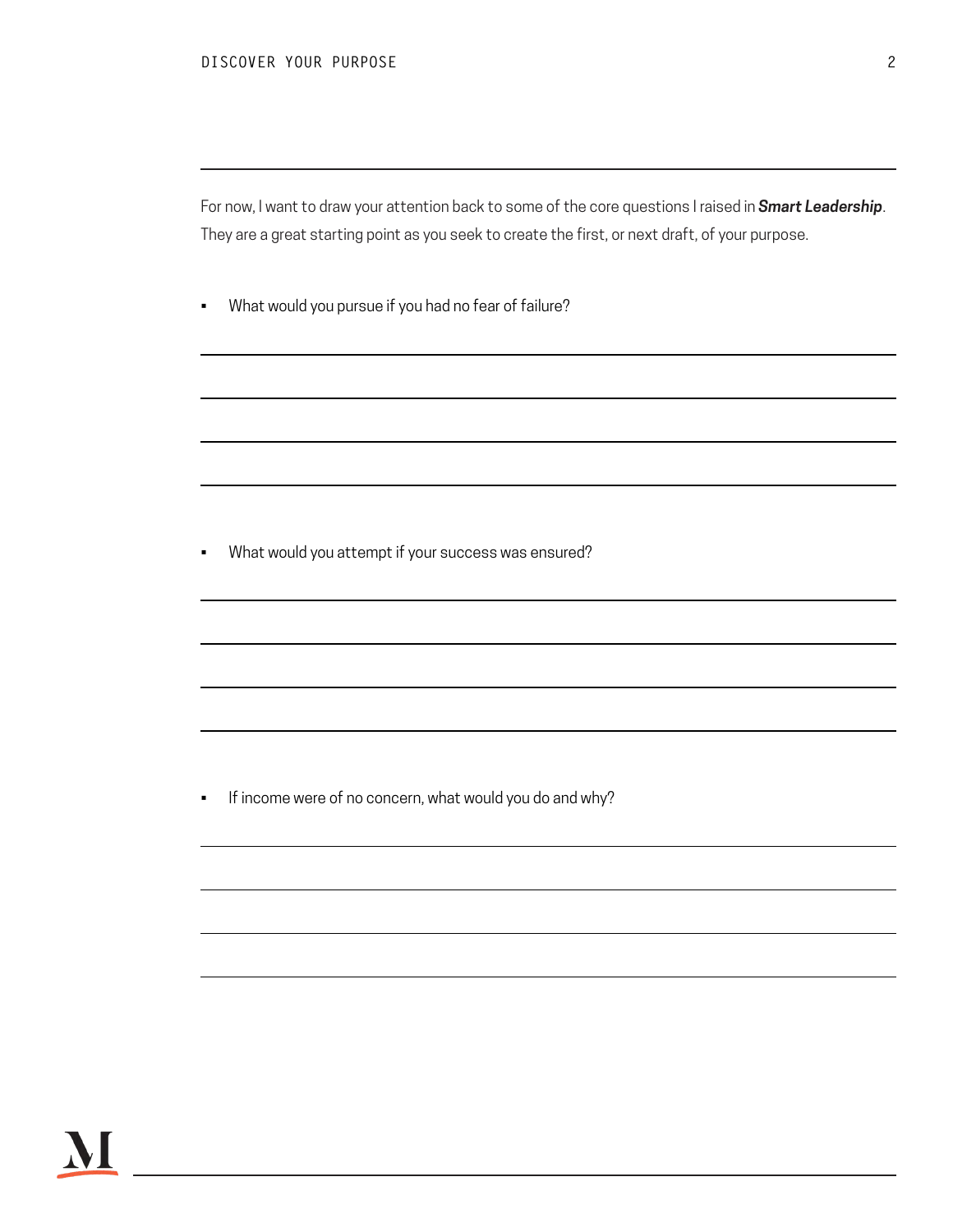• What do you think you were born to do?

• What do your unique talents, experiences, and passions prepare you to do for the world?

• What do you want to be remembered for?

Now, assuming you have thoughtfully answered all the questions above, I want to share a few more and then some recommended next steps.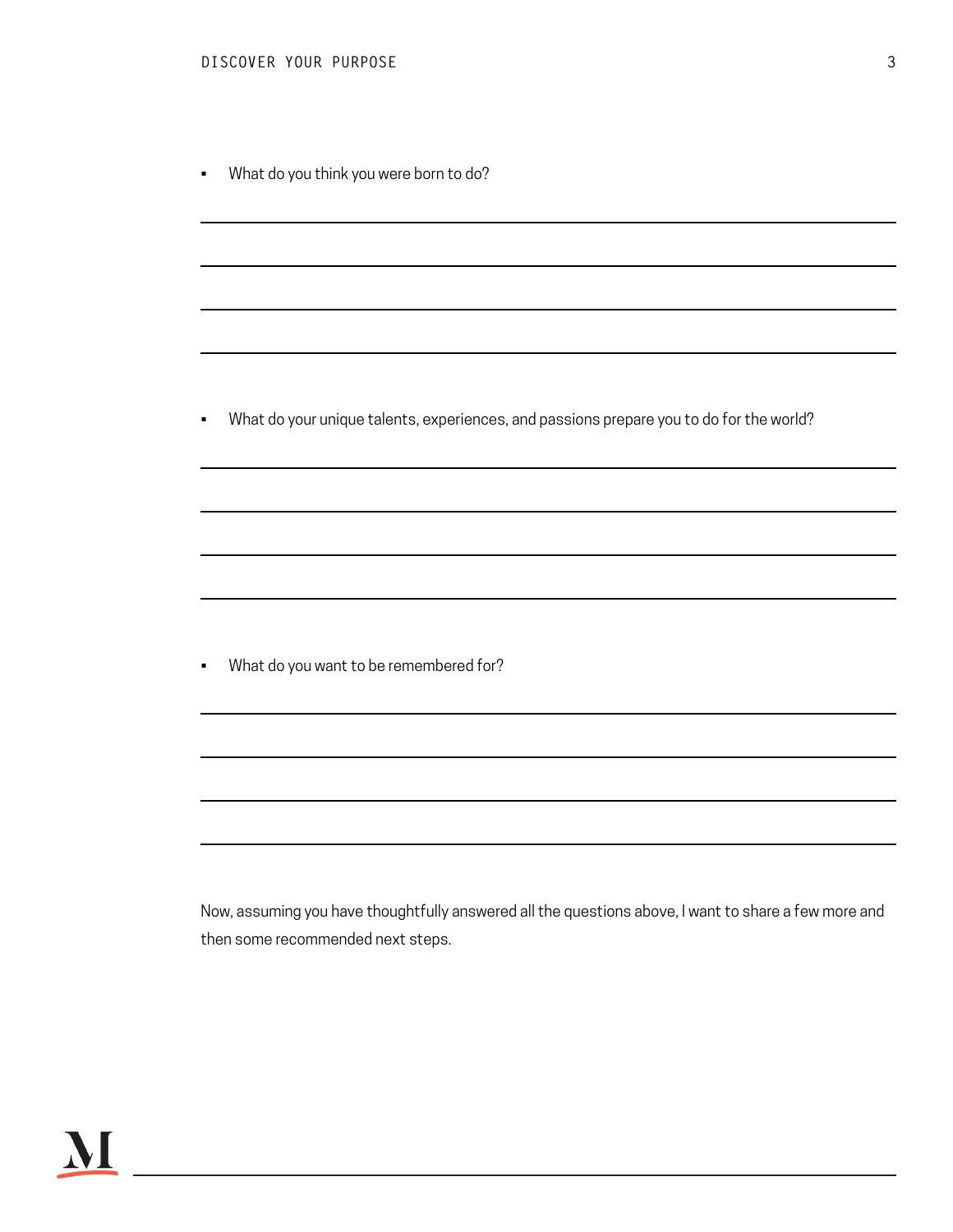• What work or activity have you been involved in that brought a deep sense of personal satisfaction?

• What work or activity have you completed in the past that was extremely successful?

• In what areas of your life or career do others seek your counsel?

• If you were to ask ten of your closest friends and colleagues to complete this statement about you:

"You were born to ."

What do you think they would say? Have you ever asked them? Why not?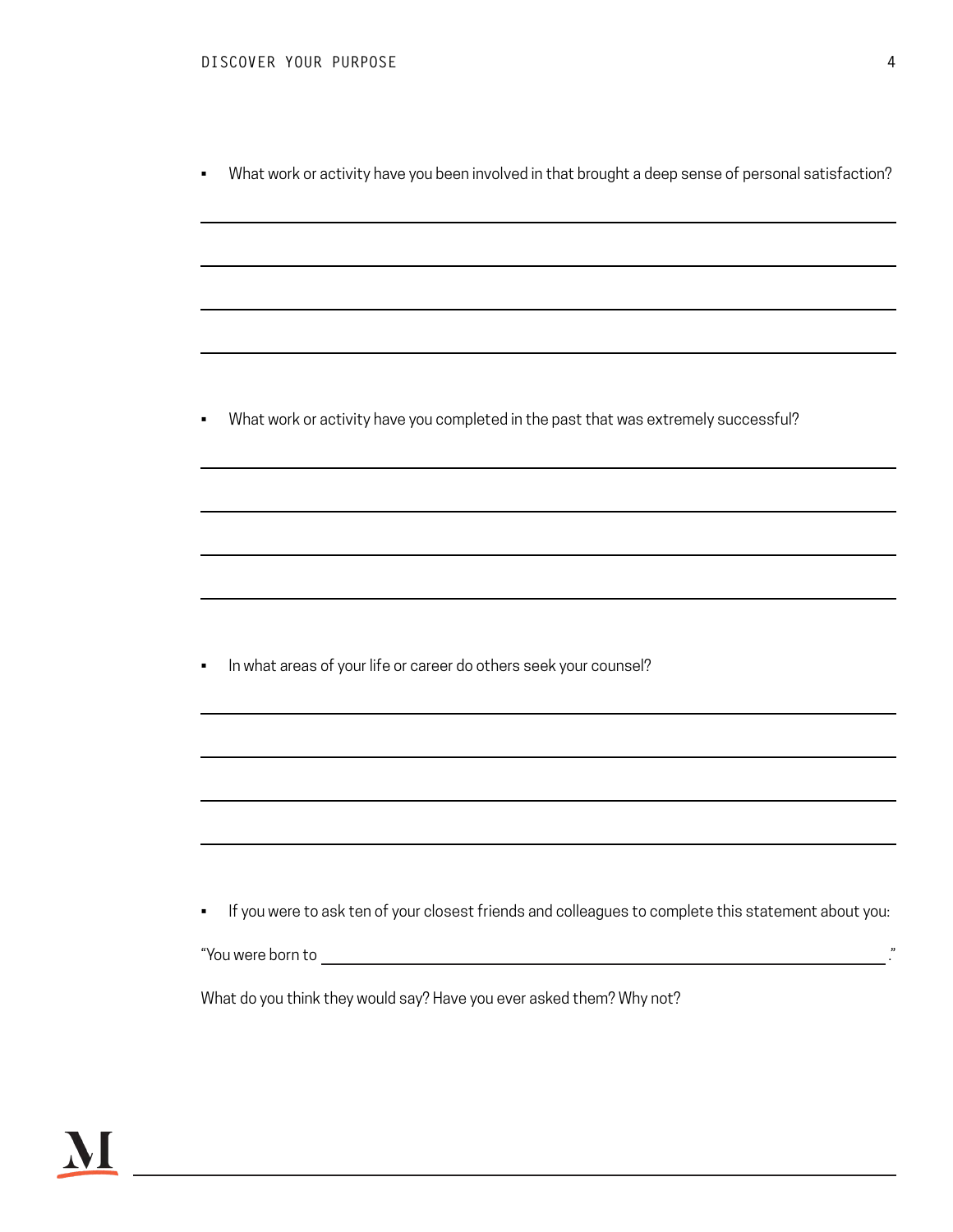• If you were writing a fictional account of your life, what role would you play? What would be the motivation for your character to do what she or he does?

• Imagine for a moment you could do anything for a vocation, what would you choose?

• If someone stuck a microphone in front of you and asked, "What's your calling?" What would you say?

• What advice would you give someone who came to you and asked you to help them discover their purpose?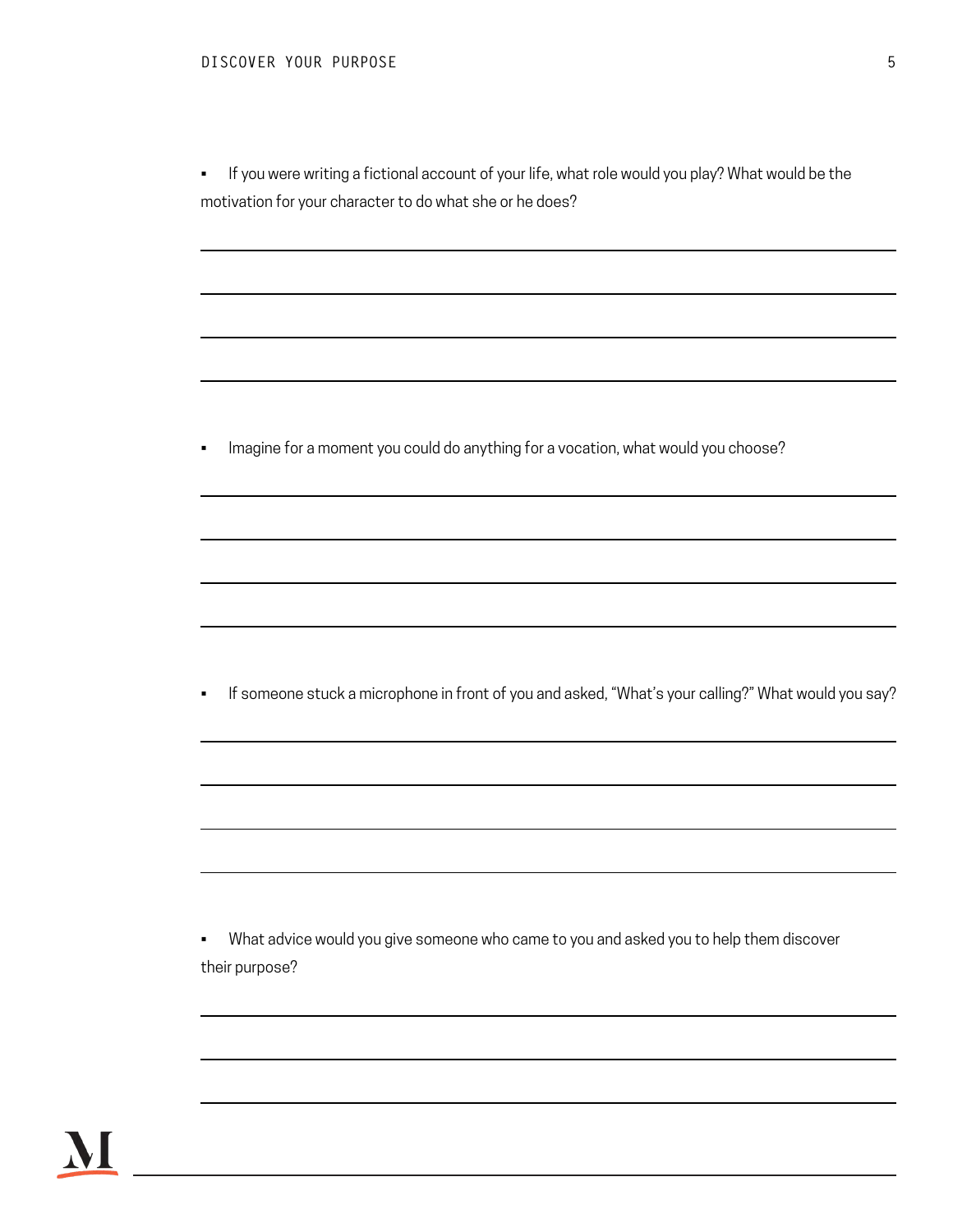• Look back over your adult life and identify the bright spots – in life and work. What themes or patterns emerge? (e.g. The activities that bring you the most joy involve helping others succeed. Or, your greatest achievements have come when leading teams of people).

• Look back to your childhood – fourth grade to be specific (if you can muster that level of memory clarity). What did you really enjoy doing? What were you good at during this season of your life?

• What do you care passionately about?

• What would you like to do to serve others?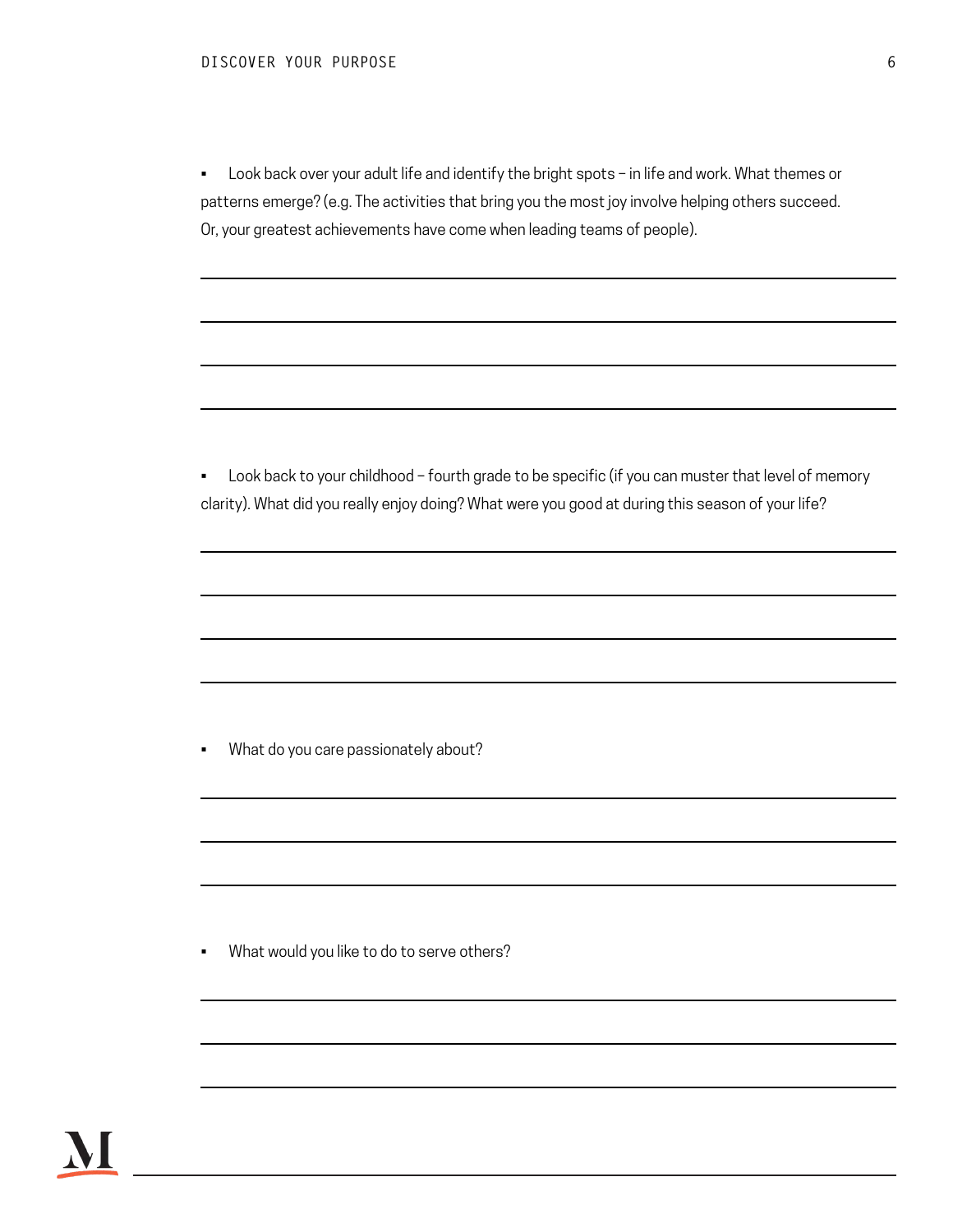## **NEXT STEPS**

Although the process of clarifying your purpose is extremely personal in nature, I will recommend a few steps. Do not consider the following activities as a rigid set of action items to be completed – rather, consider them a guide to lead your discovery process.

**1.** Answer all of the previous questions in an unhurried setting or over a series of sessions. If you find difficulty carving out time to reflect, assess, think, create, and plan, go back to the second Smart Choice: Grow Capacity and read or re-read the chapter entitled Stop and Think. The potentially life-altering topic of your personal purpose is the quintessential example of the type of activity that deserves and demands your undivided attention and your best thinking.

**2.** Sit with your answers for a few weeks, revisiting them periodically. You can even change your answers as you review your initial responses. The statement you ultimately create should be considered a first draft of a living, dynamic aspiration. As you grow, mature, and have new life experiences, your sense of purpose could change. If this happens, do not consider your revelation a setback; rather see it as a new level of clarity or insight. A refined sense of purpose is always a good thing. You don't want to invest your life and leadership on something that used to captivate your heart and mind. Do your best to keep your purpose current.

**3.** Draft a single statement that represents a distillation of all you have captured in the questions above. A purpose statement can take many forms. Here are a few examples:

I exist to My purpose in life is My greatest contribution to the world will be I was born to